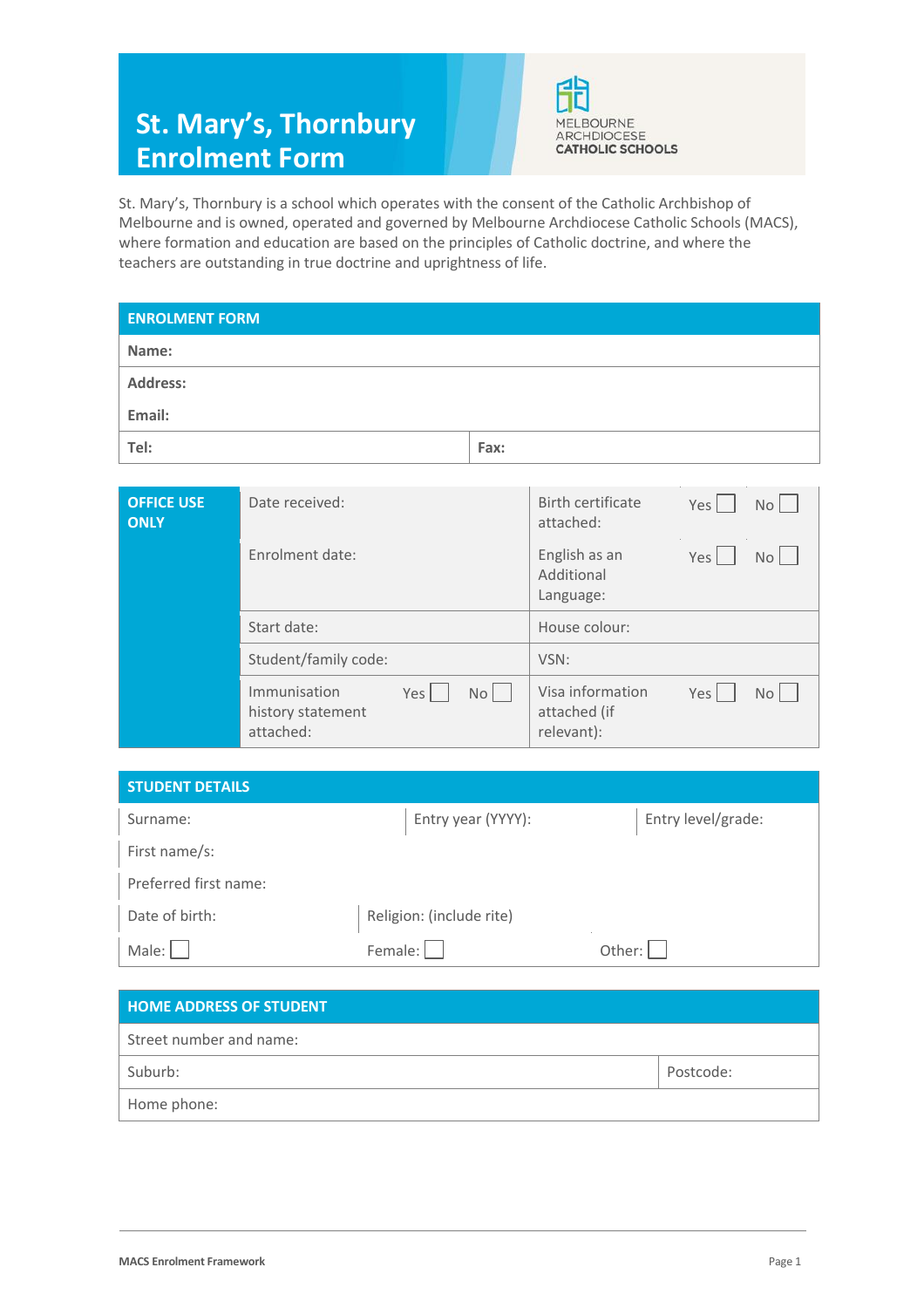| <b>EMERGENCY CONTACTS - OTHER THAN PARENT/GUARDIAN</b> |                           |  |
|--------------------------------------------------------|---------------------------|--|
| 1. Name:                                               | 2. Name:                  |  |
| Relationship to<br>child:                              | Relationship to<br>child: |  |
| Home phone:                                            | Home phone:               |  |
| Mobile:                                                | Mobile:                   |  |

| <b>SACRAMENTAL INFORMATION</b> |       |         |
|--------------------------------|-------|---------|
| Baptism                        | Date: | Parish: |
| Confirmation                   | Date: | Parish: |
| Reconciliation                 | Date: | Parish: |
| Communion                      | Date: | Parish: |
| Current parish:                |       |         |

### **PREVIOUS SCHOOL/PRESCHOOL PERMISSION**

Name and address of previous school/preschool:

I/We give permission for the school to contact the previous school or preschool and to gather relevant reports and information to support educational planning:

| No <sub>1</sub> | Yes          |
|-----------------|--------------|
|                 | (If yes, ple |
|                 | Form B Sa    |
|                 | Transferr    |

ease complete ample Consent for ing Information.)

| <b>NATIONALITY</b>                                                                                                                                         |                                                |                     |         |                         |                        |  |
|------------------------------------------------------------------------------------------------------------------------------------------------------------|------------------------------------------------|---------------------|---------|-------------------------|------------------------|--|
|                                                                                                                                                            | <b>Government Requirement</b>                  | <b>Nationality:</b> |         | <b>Ethnicity:</b>       |                        |  |
|                                                                                                                                                            | In which country was the<br>student born?      | Australia           |         | Other - please specify: |                        |  |
| Is the student of Aboriginal or Torres Strait Islander origin?<br>(For persons of both Aboriginal and Torres Strait Islander origin, tick 'Yes' for both.) |                                                |                     |         |                         |                        |  |
| No                                                                                                                                                         | Yes, Aboriginal<br>Yes, Torres Strait Islander |                     |         |                         |                        |  |
| Does the student or their parent(s)/guardian(s) speak a language other than English at home?<br>Note: Record all languages spoken.                         |                                                |                     |         |                         |                        |  |
|                                                                                                                                                            |                                                |                     | Student | Parent<br>A/Guardian 1  | Parent<br>B/Guardian 2 |  |
| <b>No</b>                                                                                                                                                  | English only                                   |                     |         |                         |                        |  |
| <b>Yes</b>                                                                                                                                                 | Other $-$ please specify all languages         |                     |         |                         |                        |  |
|                                                                                                                                                            |                                                |                     |         |                         |                        |  |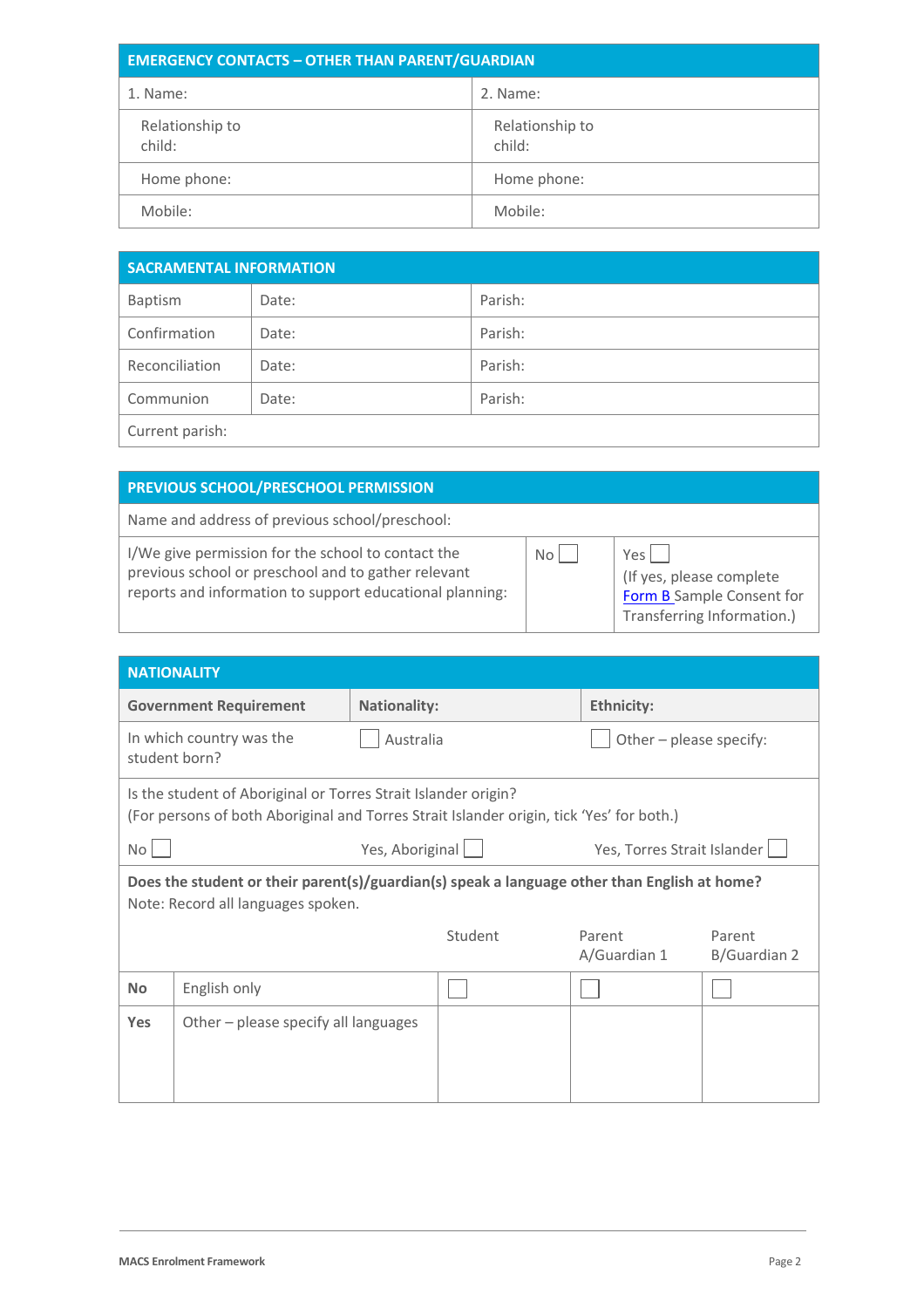#### **IF NOT BORN IN AUSTRALIA, CITIZENSHIP STATUS\***

| Please tick the relevant category below and record the visa subclass number as per government |
|-----------------------------------------------------------------------------------------------|
| requirements:                                                                                 |

(original documents to be sighted and copies to be retained by the school)

#### **Australian citizen not born in Australia:**

| Australian citizen (Australian passport or naturalisation certificate number/document for |
|-------------------------------------------------------------------------------------------|
| <sup>1</sup> travel if country of birth is not Australia)                                 |

Australian passport number:

Naturalisation certificate number:

Visa subclass recorded on entry to Australia:

Date of arrival in Australia:

 $\vert \hspace{.8mm} \vert$ 

 $\Box$ 

**Not currently an Australian citizen, please provide further details as appropriate below:**

Permanent resident: (if ticked, record the visa subclass number)

Temporary resident: (if ticked, record the visa subclass number)

٦ Other/visitor/overseas student: (if ticked, record the visa subclass number)

**\* Please attach visa/ImmiCard/letter of notification and passport photo page.**

| <b>MEDICAL INFORMATION</b>                                                                                                                                                                                                                                                                                                                                                                                                                                              |                                                                 |    |             |         |
|-------------------------------------------------------------------------------------------------------------------------------------------------------------------------------------------------------------------------------------------------------------------------------------------------------------------------------------------------------------------------------------------------------------------------------------------------------------------------|-----------------------------------------------------------------|----|-------------|---------|
| Doctor's name:                                                                                                                                                                                                                                                                                                                                                                                                                                                          |                                                                 |    |             |         |
| Street number and<br>name:                                                                                                                                                                                                                                                                                                                                                                                                                                              |                                                                 |    |             |         |
| Suburb:                                                                                                                                                                                                                                                                                                                                                                                                                                                                 |                                                                 |    | Postcode:   | Phone:  |
| Medicare number:                                                                                                                                                                                                                                                                                                                                                                                                                                                        |                                                                 |    | Ref number: | Expiry: |
| Private health<br>insurance:                                                                                                                                                                                                                                                                                                                                                                                                                                            | Yes                                                             | No | Fund:       | Number: |
| Ambulance cover:                                                                                                                                                                                                                                                                                                                                                                                                                                                        | Yes                                                             | No | Number:     |         |
| Medical condition:<br>Please specify any relevant medical conditions for the student, e.g. asthma,<br>diabetes, anaphylaxis, and/or any medications prescribed for the student. A<br>Medical Management Plan signed by a relevant medical practitioner<br>(doctor/nurse) will be required for each of the medical conditions listed.<br>Please list specific details for any known allergies that do not lead to<br>anaphylaxis, e.g. hay fever, rye grass, animal fur. |                                                                 |    |             |         |
| Has the student been diagnosed as being at risk of anaphylaxis?<br>Yes  <br><b>No</b>                                                                                                                                                                                                                                                                                                                                                                                   |                                                                 |    |             |         |
|                                                                                                                                                                                                                                                                                                                                                                                                                                                                         | If yes, does the student have an EpiPen or Anapen?<br>Yes<br>No |    |             |         |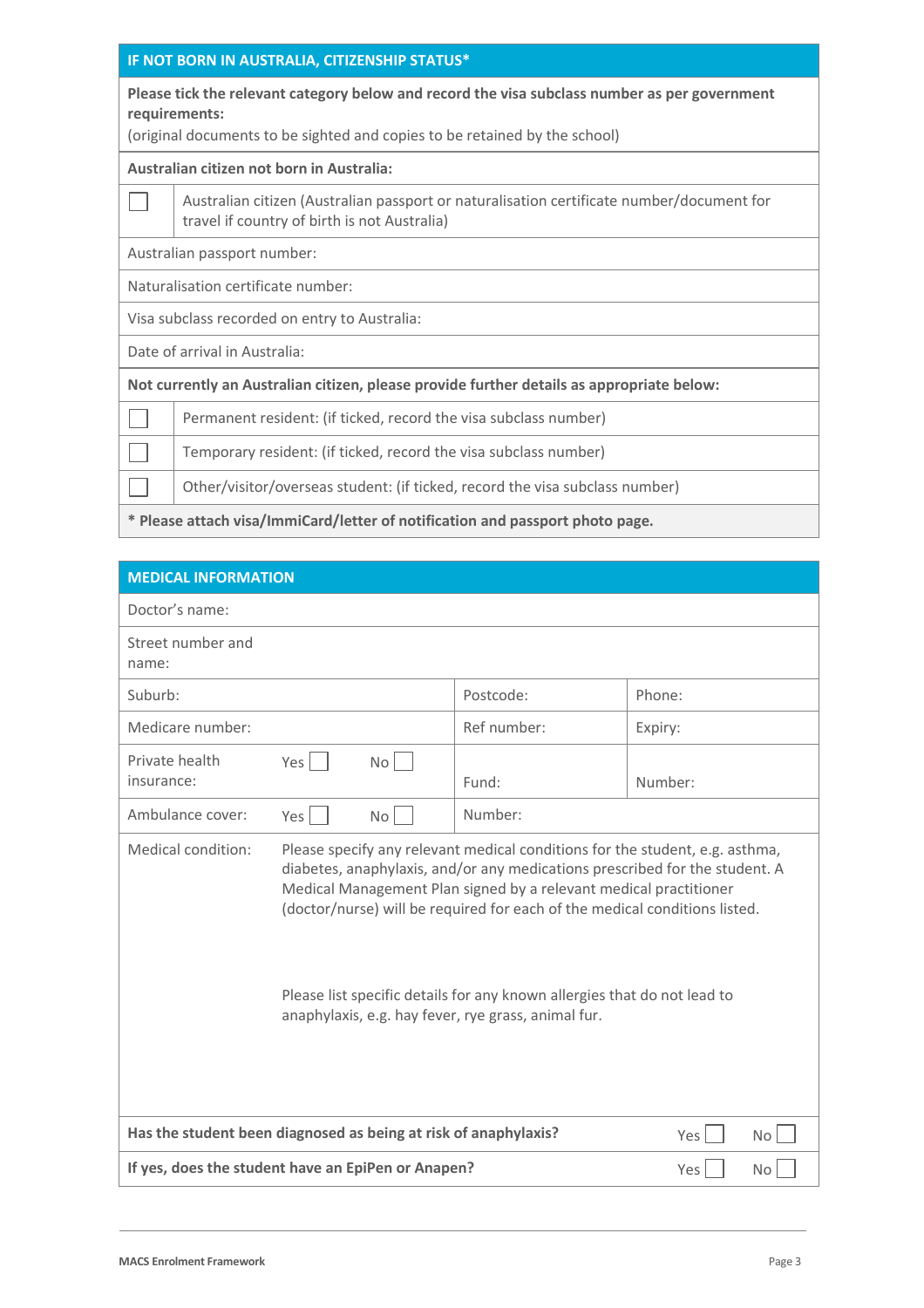| <b>IMMUNISATION</b> (please attach an immunisation history statement for your child) |                                          |
|--------------------------------------------------------------------------------------|------------------------------------------|
| All vaccines are recorded on the Australian Immunisation                             | Immunisation history statement attached: |
| Register (AIR). You are required to obtain an                                        | Yes l                                    |
| immunisation history statement for your child (visit                                 | No l                                     |
| myGov) and provide it to the school with this enrolment                              | If no, please provide                    |
| form.                                                                                | explanation:                             |
| If the student entered Australia on a humanitarian visa,                             | Yes                                      |
| did they receive a refugee health check?                                             | No.                                      |

Please provide all required information to allow us to meet our duty of care obligations and facilitate the smooth transition of your child into our school. It will assist the school to implement appropriate adjustments and strategies to meet the particular needs of your child. If the information is not provided or is incomplete, incorrect or misleading, current or ongoing enrolment may be reviewed.

| <b>ADDITIONAL NEEDS</b>                                                                                      |                        |                                             |
|--------------------------------------------------------------------------------------------------------------|------------------------|---------------------------------------------|
| Is your child eligible or currently receiving National Disability<br><b>Insurance Scheme (NDIS) support?</b> |                        | Yes  <br>No l                               |
| Does your child present with:                                                                                |                        |                                             |
| autism (ASD)                                                                                                 | behavioural concerns   | hearing impairment                          |
| intellectual disability/<br>developmental delay                                                              | mental health issues   | oral language/communication<br>difficulties |
| ADD/ADHD                                                                                                     | acquired brain injury  | vision impairment                           |
| giftedness                                                                                                   | physical impairment    | other condition (please specify)            |
| Has your child ever seen a:                                                                                  |                        |                                             |
| paediatrician                                                                                                | physiotherapist        | audiologist                                 |
| psychologist/counsellor                                                                                      | occupational therapist | speech pathologist                          |
| psychiatrist                                                                                                 | continence nurse       | other specialist (please specify)           |
| Have you attached all relevant information/reports?                                                          |                        | Yes  <br>No                                 |

| <b>FAMILY DETAILS</b>                                              |            |                   |       |                                |
|--------------------------------------------------------------------|------------|-------------------|-------|--------------------------------|
| Who will be responsible for payment of the school fees and levies? |            |                   |       |                                |
| Surname                                                            | First name | Address and email | Phone | Relationship to<br>the student |
|                                                                    |            |                   |       |                                |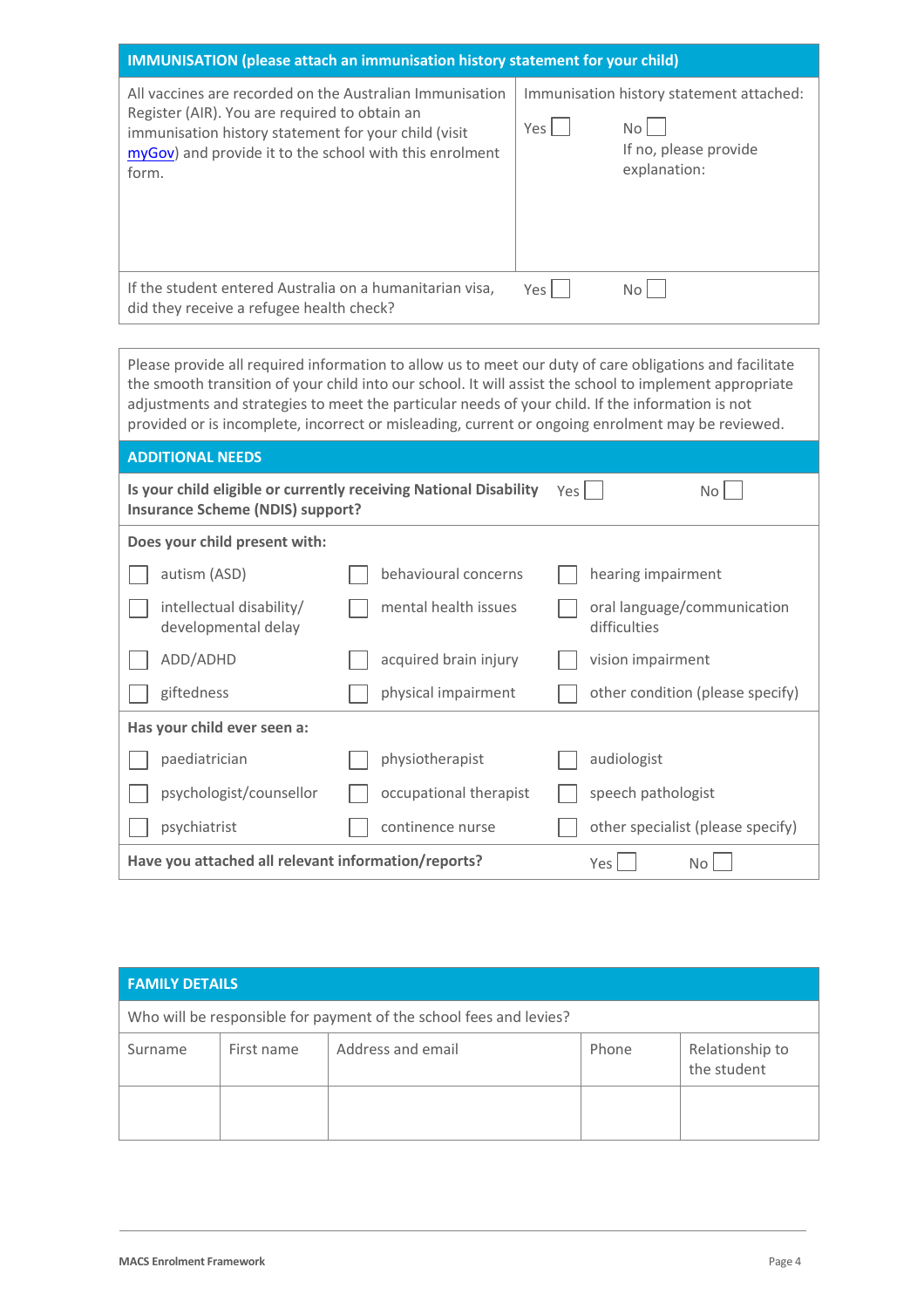| <b>PARENT / GUARDIAN 1</b>                                                                                                                                                |                                                         |                           |                                                                                                                                                     |                |                             |
|---------------------------------------------------------------------------------------------------------------------------------------------------------------------------|---------------------------------------------------------|---------------------------|-----------------------------------------------------------------------------------------------------------------------------------------------------|----------------|-----------------------------|
| Surname:                                                                                                                                                                  |                                                         | Title: (e.g.<br>Mr/Mrs/Ms |                                                                                                                                                     | First<br>name: |                             |
| Address:                                                                                                                                                                  |                                                         |                           |                                                                                                                                                     |                |                             |
| Home phone:                                                                                                                                                               |                                                         | Work<br>phone:            |                                                                                                                                                     | Mobile:        |                             |
|                                                                                                                                                                           | SMS messaging: (for emergency and reminder purposes)    |                           |                                                                                                                                                     | Yes            | No <sub>1</sub>             |
| Email:                                                                                                                                                                    |                                                         |                           |                                                                                                                                                     |                |                             |
| Government<br>Requirement                                                                                                                                                 | Occupation:                                             |                           | What is the occupation<br>group?<br>(select from list of parental<br>occupation groups in the<br><b>School Family Occupation</b><br>Index on p. 11) |                |                             |
|                                                                                                                                                                           | Religion: (include rite)                                |                           | Nationality:<br>Ethnicity if not born in Australia:                                                                                                 |                |                             |
| Country of<br>Australia<br>Other (please specify):<br>birth:                                                                                                              |                                                         |                           |                                                                                                                                                     |                |                             |
| What is the highest year of primary or secondary school Parent A/Guardian 1 has completed?<br>(Persons who have never attended secondary school, tick 'Year 9 or below'.) |                                                         |                           |                                                                                                                                                     |                |                             |
| Year 9 or below                                                                                                                                                           | Year 10 or equivalent                                   |                           | Year 11 or equivalent                                                                                                                               |                | Year 12 or equivalent       |
| What is the level of the highest qualification Parent A/Guardian 1 has completed?                                                                                         |                                                         |                           |                                                                                                                                                     |                |                             |
| No post-school<br>qualification                                                                                                                                           | Certificate I to IV<br>(including trade<br>certificate) |                           | Advanced<br>diploma/diploma                                                                                                                         |                | Bachelor degree or<br>above |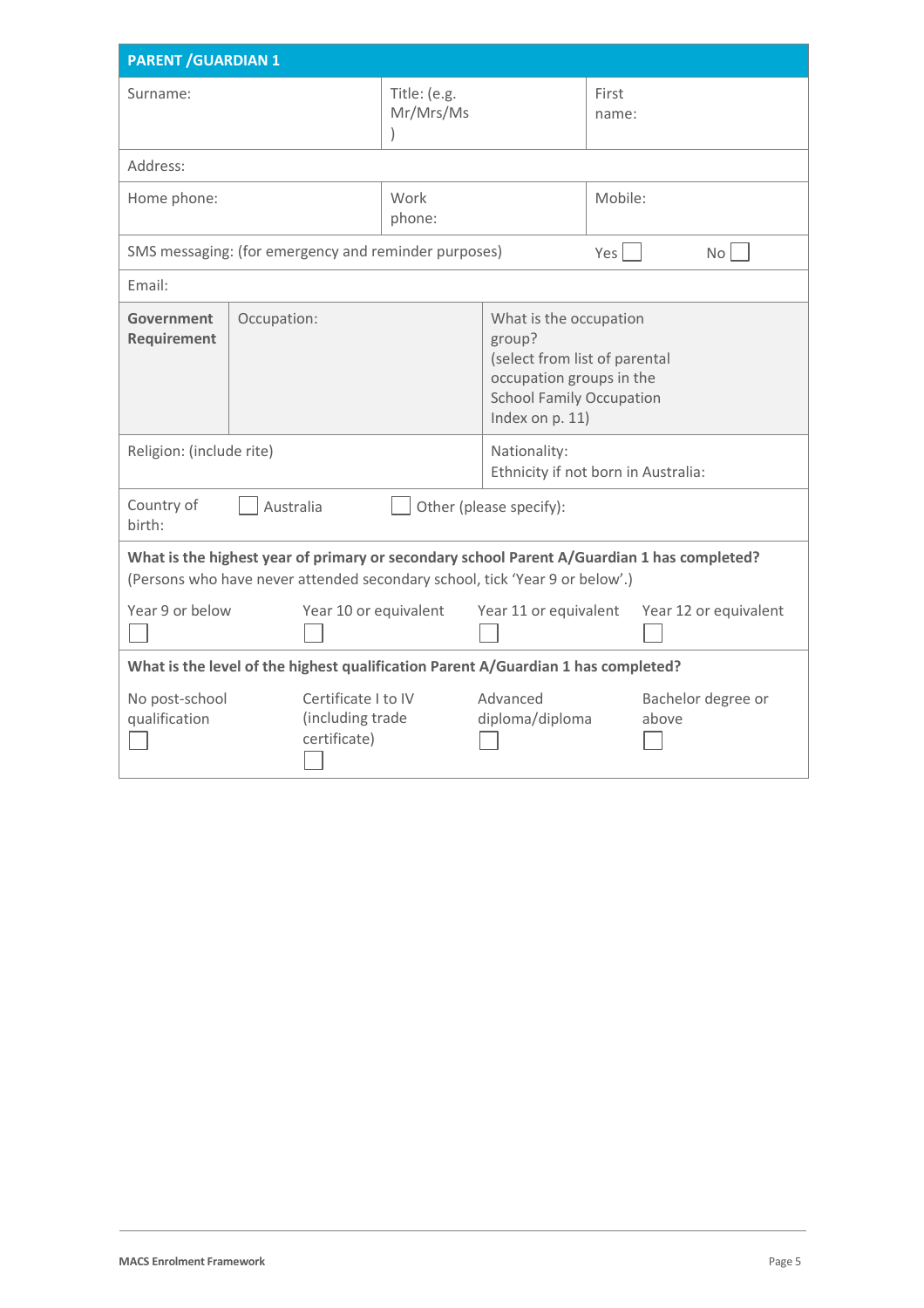| <b>PARENT / GUARDIAN 2</b>                                                                                                                                                |                                                         |                            |                                                                                                                                                     |                |                       |
|---------------------------------------------------------------------------------------------------------------------------------------------------------------------------|---------------------------------------------------------|----------------------------|-----------------------------------------------------------------------------------------------------------------------------------------------------|----------------|-----------------------|
| Surname:                                                                                                                                                                  |                                                         | Title: (e.g.<br>Mr/Mrs/Ms) |                                                                                                                                                     | First<br>name: |                       |
| Address:                                                                                                                                                                  |                                                         |                            |                                                                                                                                                     |                |                       |
| Home phone:                                                                                                                                                               |                                                         | Work phone:                |                                                                                                                                                     | Mobile:        |                       |
|                                                                                                                                                                           | SMS messaging: (for emergency and reminder purposes)    |                            |                                                                                                                                                     | Yes            | No <sub>1</sub>       |
| Email:                                                                                                                                                                    |                                                         |                            |                                                                                                                                                     |                |                       |
| Government<br>Requirement                                                                                                                                                 | Occupation:                                             |                            | What is the occupation<br>group?<br>(select from list of parental<br>occupation groups in the<br><b>School Family Occupation</b><br>Index on p. 11) |                |                       |
|                                                                                                                                                                           | Religion: (include rite)                                |                            | Nationality:<br>Ethnicity if not born in Australia:                                                                                                 |                |                       |
| Country of<br>birth:                                                                                                                                                      | Australia<br>Other (please specify):                    |                            |                                                                                                                                                     |                |                       |
| What is the highest year of primary or secondary school Parent B/Guardian 2 has completed?<br>(Persons who have never attended secondary school, tick 'Year 9 or below'.) |                                                         |                            |                                                                                                                                                     |                |                       |
| Year 9 or below                                                                                                                                                           | Year 10 or equivalent                                   |                            | Year 11 or equivalent                                                                                                                               |                | Year 12 or equivalent |
| What is the level of the highest qualification Parent B/Guardian 2 has completed?                                                                                         |                                                         |                            |                                                                                                                                                     |                |                       |
| No post-school<br>qualification                                                                                                                                           | Certificate I to IV<br>(including trade<br>certificate) |                            | Advanced<br>diploma/diploma                                                                                                                         | above          | Bachelor degree or    |
|                                                                                                                                                                           | F(1)                                                    |                            |                                                                                                                                                     |                |                       |

## **SIBLINGS ATTENDING A SCHOOL/PRESCHOOL**

List all children in your family attending school or preschool (oldest to youngest) – include applicant:

| <b>HOME CARE ARRANGEMENTS</b> |                                                                                                                       |
|-------------------------------|-----------------------------------------------------------------------------------------------------------------------|
| Living with immediate family  | Out-of-home care                                                                                                      |
| Carer/guardian                | Shared parenting, e.g. one week with each parent:<br>Days with Parent A/Guardian 1:<br>Days with Parent B/Guardian 2: |
| Kinship care                  | Other (please specify)                                                                                                |